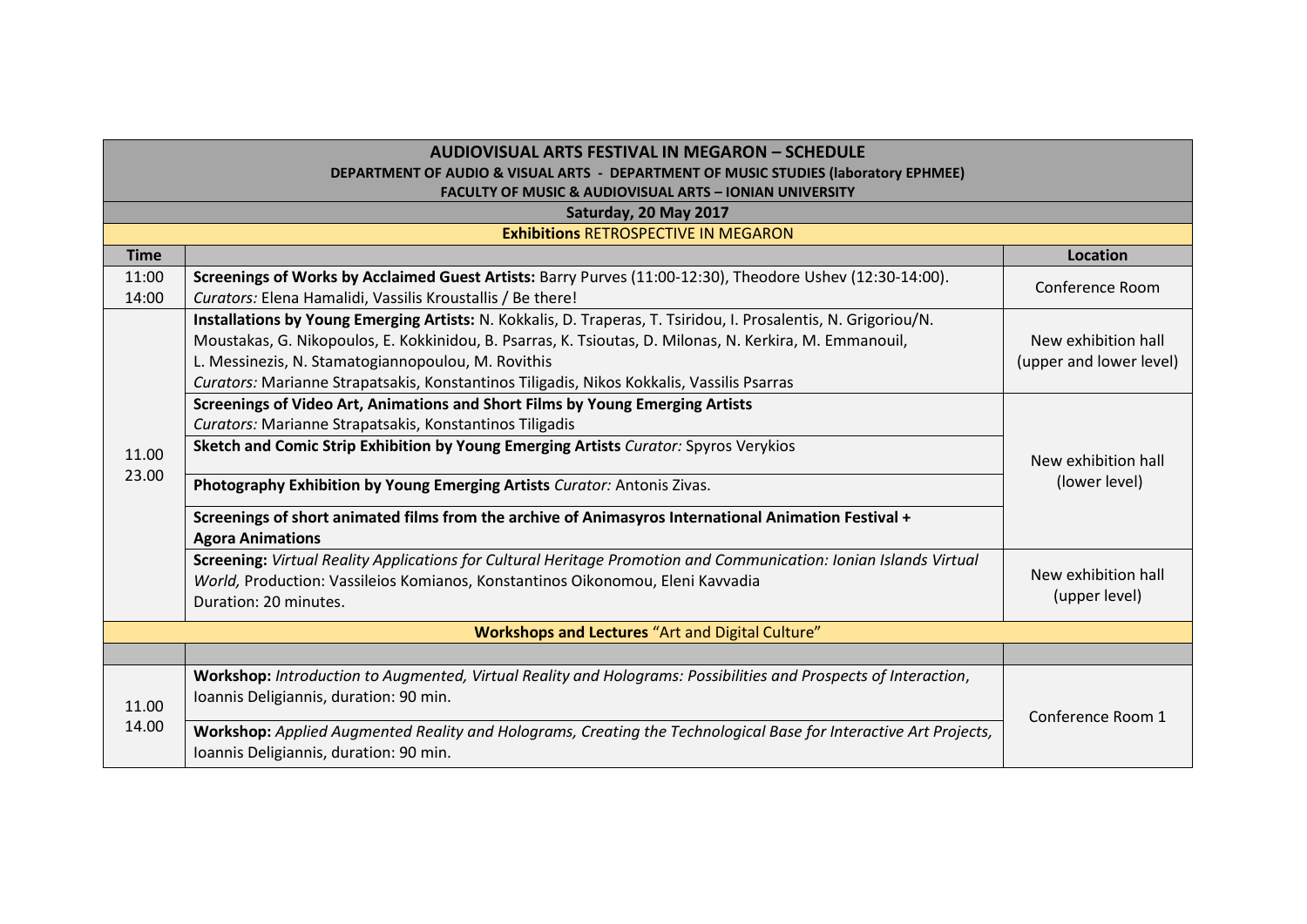| 16.00<br>17.00             | Lecture: Traumatic, political stories in animation: Waltz with Bashir (2008) and Alois Nebel (2011), Vassilis<br>Kroustallis                  | New exhibition hall           |  |  |
|----------------------------|-----------------------------------------------------------------------------------------------------------------------------------------------|-------------------------------|--|--|
| 17.00<br>19.30             | Lecture: Stop Motion and why it Works, Barry Purves (internationally recognized British director, set designer,<br>screenwriter and producer) | (lower level)                 |  |  |
| <b>Performances</b>        |                                                                                                                                               |                               |  |  |
|                            |                                                                                                                                               |                               |  |  |
| 12.00                      | Ioannis Prosalentis                                                                                                                           |                               |  |  |
| 12.15                      |                                                                                                                                               |                               |  |  |
| 14.30                      | Francesco Kiais, in collaboration with graduate students                                                                                      | New exhibition hall           |  |  |
| 15.00                      |                                                                                                                                               | (upper level)                 |  |  |
| 15.00                      | Eleftheria Kokkini                                                                                                                            |                               |  |  |
| 15.15                      |                                                                                                                                               |                               |  |  |
| 15.30                      | Nefeli Stamatogiannopoulou                                                                                                                    | New exhibition hall           |  |  |
| 16.00                      |                                                                                                                                               | (lower level)                 |  |  |
| <b>Mapping Projections</b> |                                                                                                                                               |                               |  |  |
|                            |                                                                                                                                               |                               |  |  |
| 21.00                      | Marianne Strapatsakis, Stefanos Papadas, Giorgos Stilianou                                                                                    | <b>Entrance of New</b>        |  |  |
| 23.00                      |                                                                                                                                               | <b>Building</b>               |  |  |
| (every                     | Dimitris Maragopulos, Konstantinos Tiligadis, Konstantinos Tataroglou and Ionas Katrakazos                                                    | <b>Stairs of New Building</b> |  |  |
| quarter)                   |                                                                                                                                               |                               |  |  |
|                            | <b>AKOYSMATA</b> Concerts of Electroacoustic Music                                                                                            |                               |  |  |
|                            | Curators: Andreas Mniestris, Theodore Lotis, Apostolos Loufopoulos                                                                            |                               |  |  |
| 18.30                      | 1st Concert: Contemporary Repertoire of Acousmatic Music, Annette Vande Gorne, Ake Parmerud, Robert                                           |                               |  |  |
|                            | Normandeau, David Berezan, Ricardo Climent, Manuella Blackburn                                                                                | <b>Banquet Room</b>           |  |  |
| 20.00                      | 2 <sup>nd</sup> Concert: Greek Composers of Electroacoustic Music, Nikos Stavropoulos, Konstantinos Karathanasis, Stelios                     |                               |  |  |
|                            | Giannoulis, Vassilis Roupas, Tim Ward, Katerina Tzedaki, Panagiotis Kokoras                                                                   |                               |  |  |
| 21.30                      | 3 <sup>rd</sup> Concert: Electroacoustic Music from Ionian University, Philippos Theoharidis, Apostolos Loufopoulos (Vasiliki                 |                               |  |  |
|                            | Makou, Elena Georgiadou, Magda Kandiliari), Theodor Lotis, Andreas Mniestris - Orestis Karamanlis, Iannis Zannos                              |                               |  |  |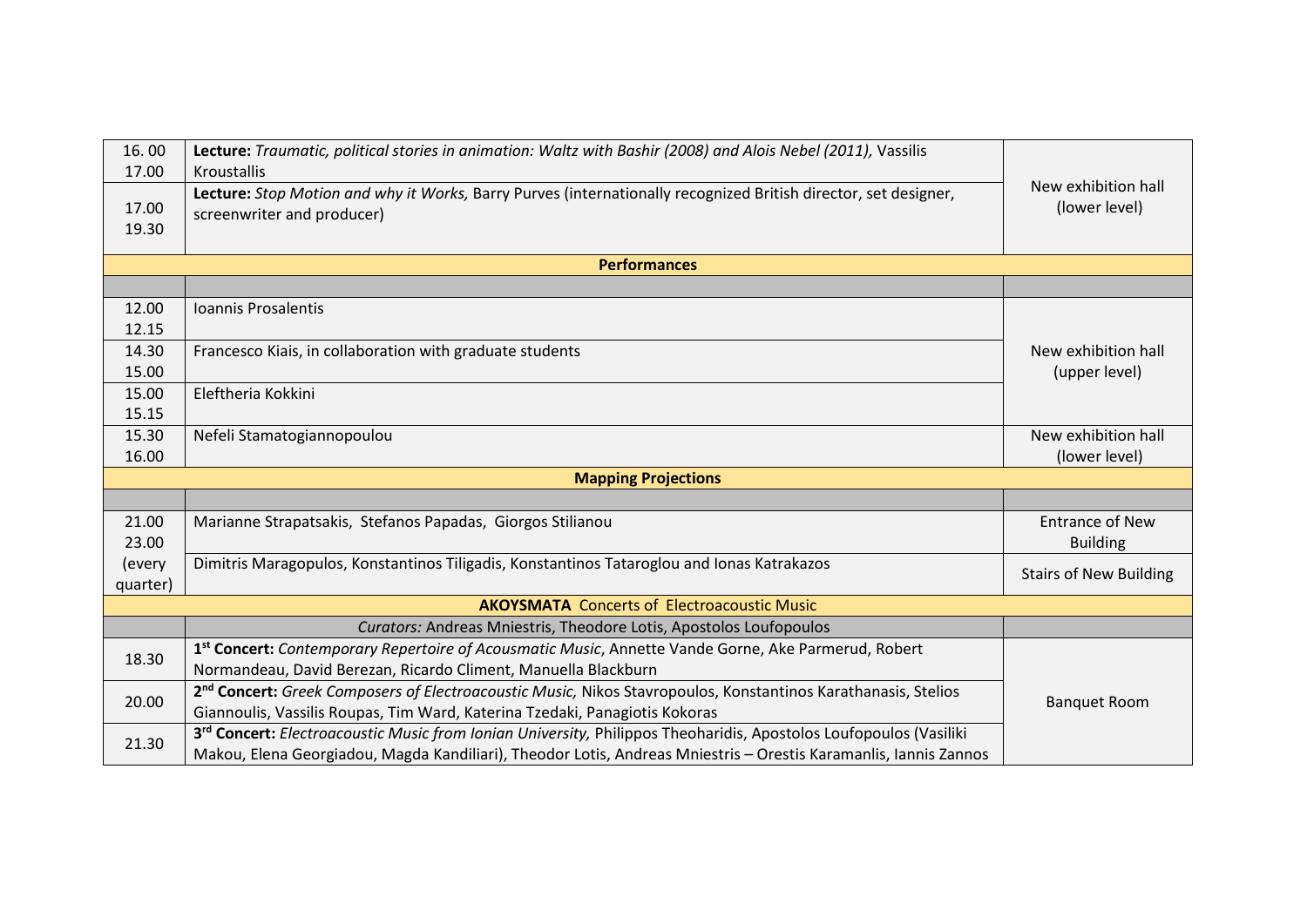| <b>Sunday, 21 May 2017</b>                       |                                                                                                                   |                                      |  |  |
|--------------------------------------------------|-------------------------------------------------------------------------------------------------------------------|--------------------------------------|--|--|
| <b>Exhibitions RETROSPECTIVE IN MEGARON</b>      |                                                                                                                   |                                      |  |  |
|                                                  |                                                                                                                   |                                      |  |  |
| 11:00                                            | Screenings Works by Acclaimed Guest Artists: Barry Purves (11:00-12:30), Theodore Ushev (12:30-14:00).            | Conference Room                      |  |  |
| 14:00                                            | Curators: Elena Hamalidi, Vassilis Kroustallis / Be there!.                                                       |                                      |  |  |
|                                                  | Installations by Young Emerging Artists: N. Kokkalis, D. Traperas, T. Tsiridou, I. Prosalentis, N. Grigoriou/N.   |                                      |  |  |
|                                                  | Moustakas, G. Nikopoulos, E. Kokkinidou, B. Psarras, K. Tsioutas, D. Milonas, N. Kerkira, M. Emmanouil,           | New exhibition hall                  |  |  |
|                                                  | L. Messinezis, N. Stamatogiannopoulou                                                                             | (upper and lower level)              |  |  |
|                                                  | Curators: Marianne Strapatsakis, Konstantinos Tiligadis, Nikos Kokkalis, Vassilis Psarras                         |                                      |  |  |
|                                                  | Screenings of Video Art, Animations and Short Films by Young Emerging Artists Curators: Marianne Strapatsakis,    |                                      |  |  |
| 11.00                                            | Konstantinos Tiligadis.                                                                                           | New exhibition hall<br>(lower level) |  |  |
| 23.00                                            | Sketch and Comic strip Exhibition by Young Emerging Artists Curator: Spyros Verykios                              |                                      |  |  |
|                                                  | Photography Exhibition by Young Emerging Artists Curator: Antonis Zivas                                           |                                      |  |  |
|                                                  | Screenings of short animated films from the archive of Animasyros International Animation Festival +              |                                      |  |  |
|                                                  | <b>Agora Animations</b>                                                                                           |                                      |  |  |
|                                                  | Screening: Virtual Reality Applications for Cultural Heritage Promotion and Communication: Ionian Islands Virtual |                                      |  |  |
|                                                  | World. Production: Vassileios Komianos, Konstantinos Oikonomou, Eleni Kavvadia                                    | New exhibition hall<br>(upper level) |  |  |
|                                                  | Duration: 20 min.                                                                                                 |                                      |  |  |
| Workshops and Lectures "Art and Digital Culture" |                                                                                                                   |                                      |  |  |
|                                                  |                                                                                                                   |                                      |  |  |
| 11.00                                            | Lecture: From Antikythera Computer to Quantum Computer: Augmented Reality and Art, Nikolaos Kanellopoulos         |                                      |  |  |
| 13.00                                            |                                                                                                                   | New exhibition hall<br>(lower level) |  |  |
| 13.00                                            | Lecture: The evolution of the Augmented Reality Market & the Human - Computer Interaction Problem, Dan            |                                      |  |  |
| 14.00                                            | Lejerskar                                                                                                         |                                      |  |  |
| 16.00                                            | Workshop: Mapping Based on Acoustic Musical instruments, Dimitris Aatos, Theodore Lotis, Giorgos Stavridis        |                                      |  |  |
| 18.00                                            |                                                                                                                   | Conference Room 1                    |  |  |
| 16.00                                            | Workshop: Stop Motion - Animation, Konstantinos Tiligadis, Ioanna Giakoumatou                                     | Conference Room 2                    |  |  |
| 18.00                                            |                                                                                                                   |                                      |  |  |
| 17.00                                            | Lecture: Human[e]ducation for a "good enough" screen, Michael Meimaris                                            | New exhibition hall                  |  |  |